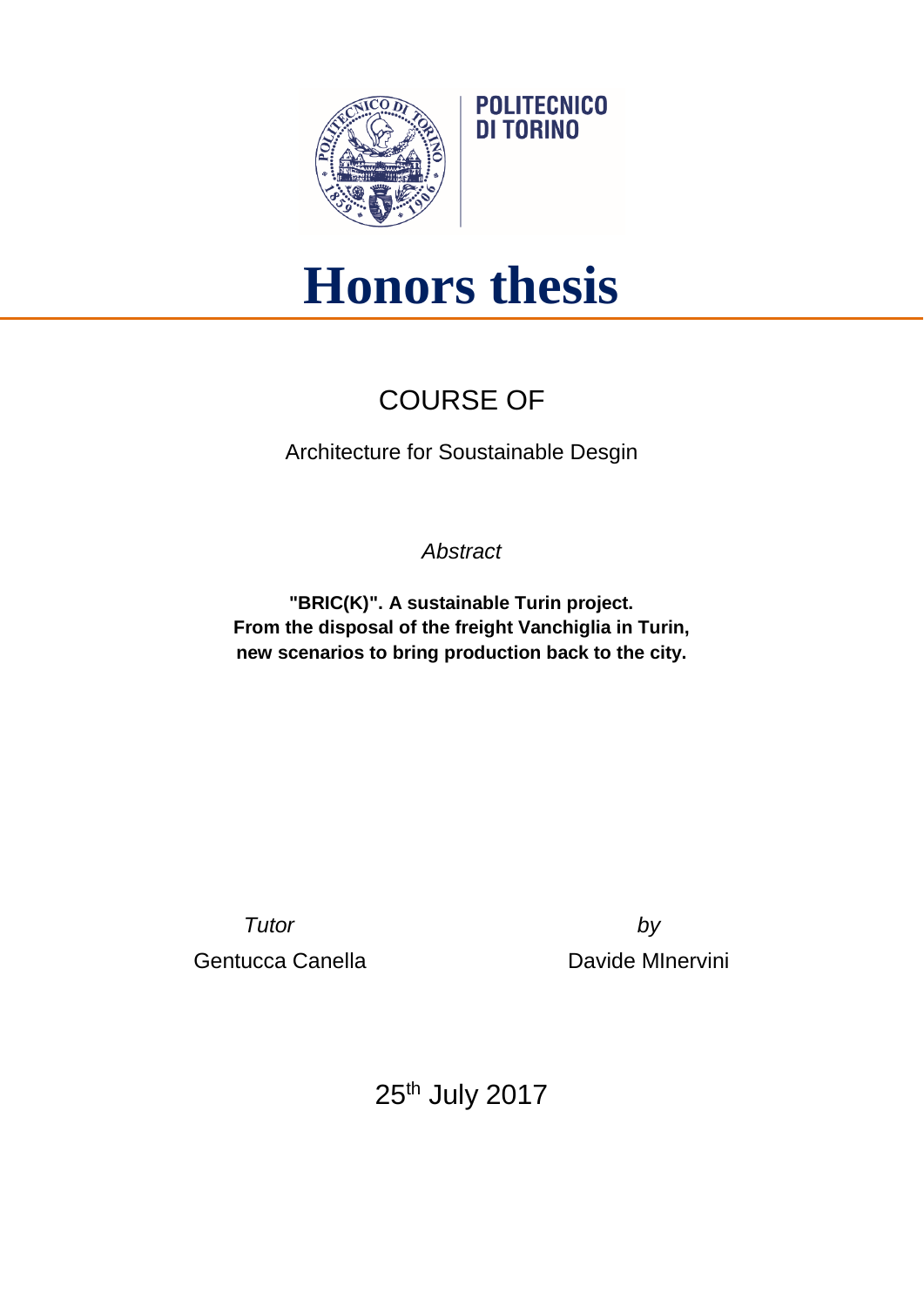BRIC (K) is the project of a Recovery Center for inertia and waste materials, particularly from the construction sector, able to revive Turin's production activity.

\_\_\_\_\_\_\_\_\_\_\_\_\_\_\_\_\_\_\_

The collection, disposal and reuse of the vast amount of debris and other types of waste produced today by the construction industry is in fact for Italy and for the rest of Europe an open question that seeks solution but at the same time a challenge and a great development opportunity.

The necessary compliance with an international regulatory framework and the development of new and more efficient technologies that are sensitive to the issue of waste disposal and recycling, made possible - in a period characterized by massive production crisis - to bring productive activity back into the city, and therefore to propose for the Scalo Vanchiglia area of Turin (dismantled for some years) new experimentation and research functions on the recovery techniques and programs, sorting and recycling of construction materials, but also targeted training for companies working in the field and for a more specialized and competent manpower class, looking at European markets.

Scalo Vanchiglia, in the project, becomes the first study case of a transforming system areas where the redesign of "urban void" contributes to re-launch an idea of the city founded on the work and capable of promoting social, cultural and housing transformations.

The reference to the typological and figurative character of the Piedmont tradition related to industry and work is also confirmed in the architecture project.

The Waste Management and Recycling Center for Construction, with new training, business, office and residence activities, also wants to be a reference urban model for the diffusion and consolidation of a "circular economy".

It is a sort of "quarry" from which to extract valuable resources for a truly "sustainable" new production, which can turn into resources what the city has always generated and will continue to generate in the next future: wastes.

The potential for planning the recovery and enhancement of the common waste and building waste market, through programmed and controlled management of screening, recycling and re-entering into Italian and foreign production, would allow it to transform its current potential into an important economic resource.

The thesis is part of a first part of research and framing of the waste treatment phenomenon in Italy and Europe, with attention to the Community objectives and current recovery methods to verify their compatibility with the urban context.

In a second phase, the goals and criticalities identified are used to draw a project proposal that is relevant to the chosen area and which shows morphologically how it is possible to integrate a "clean" production activity into an urban context and other functions of public utility.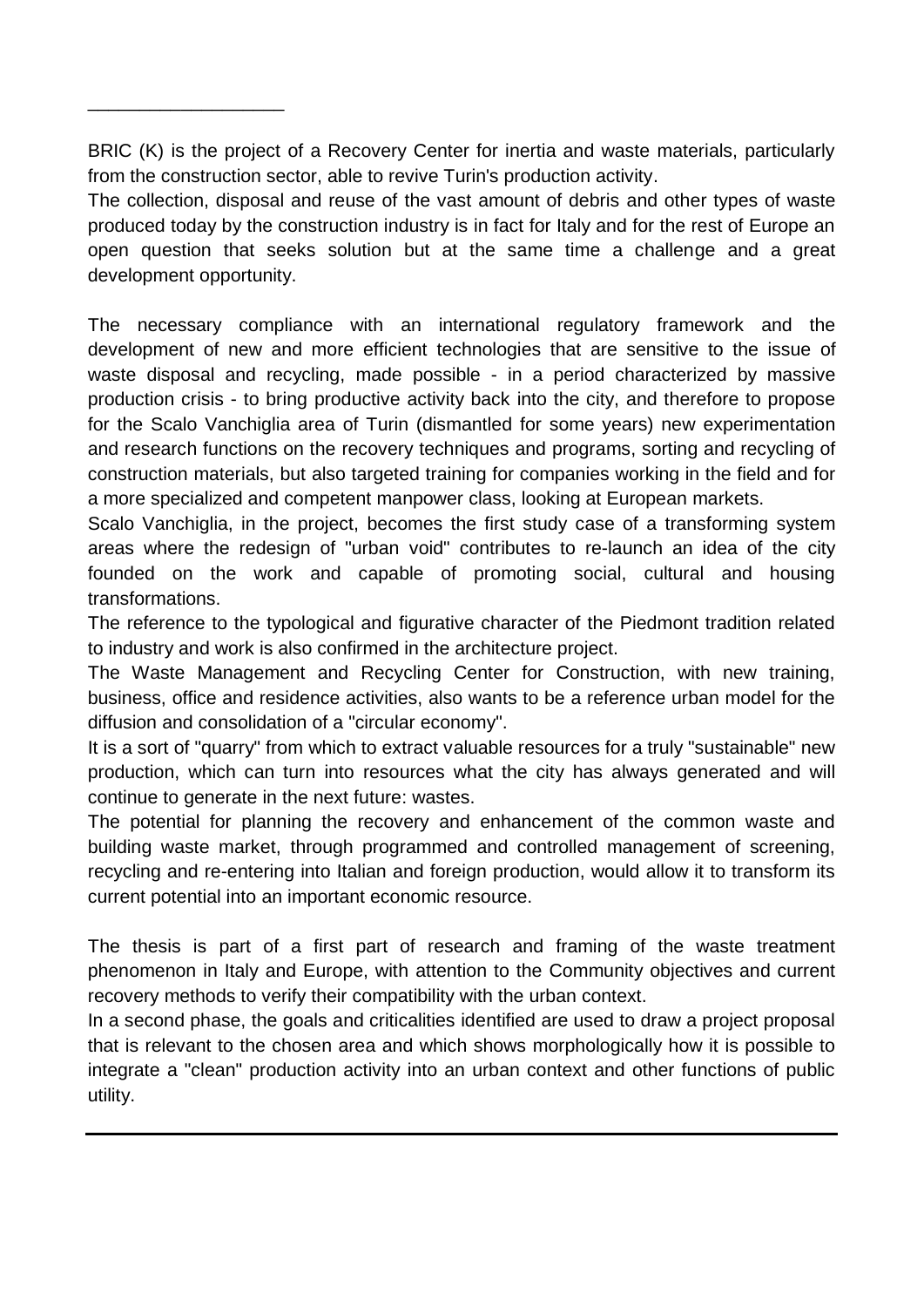

Total three-dimensional view of the planned urban plan. In the lower left, an Auditorium with a capacity of 5000 seats, to the right of new buildings a linear park as also provided by the current Plan.



Three-dimensional split of the workplace for recovery and recycling of waste from the Construction and Demolition sector. The covering system filter dust and noise produced by the Center and is equipped with a regular football field.